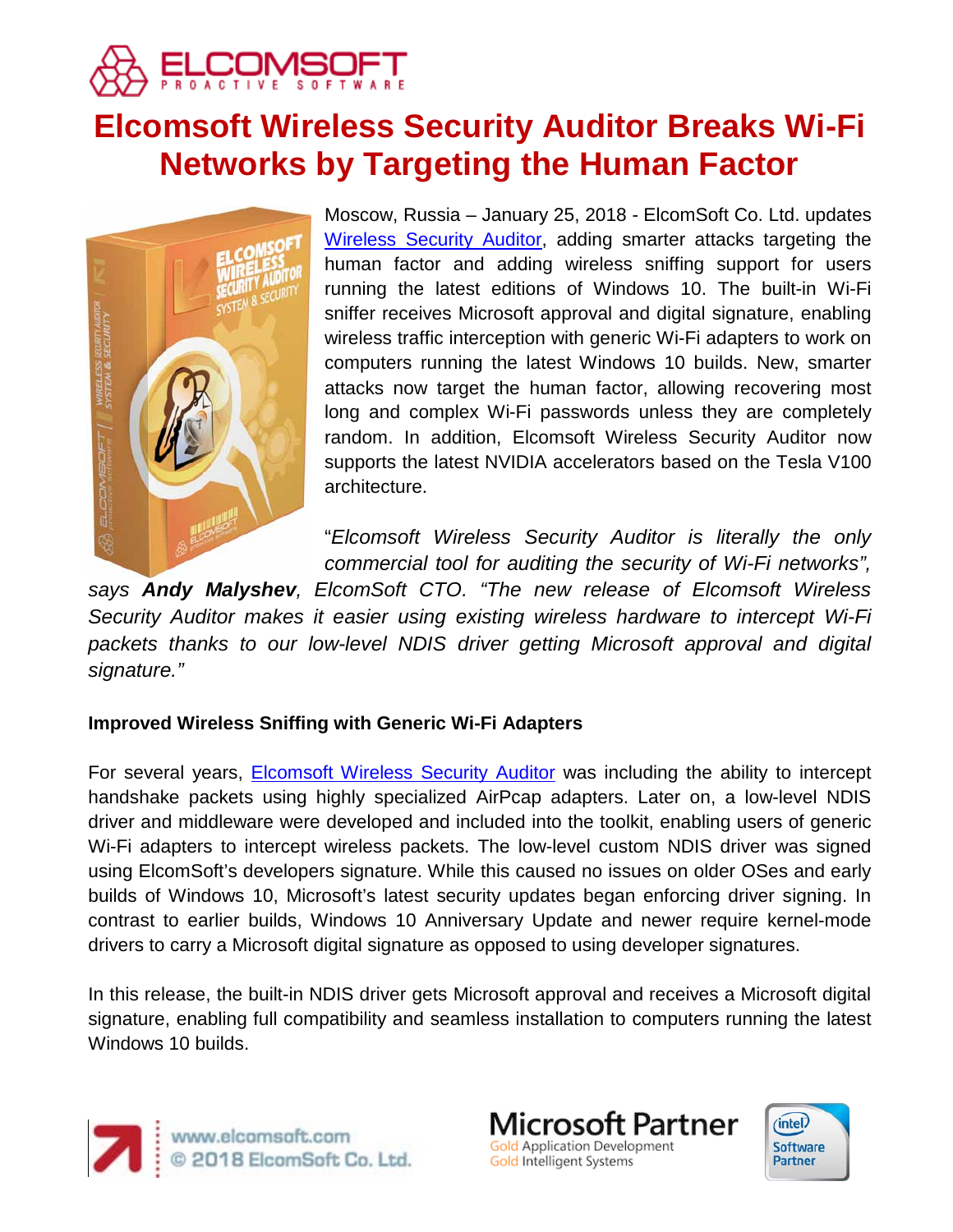

# **Smarter Attacks: Targeting the Human Factor**

WPA2 passwords are secure. Their strictly enforced minimum length of 8 characters and the relatively slow speed of recovery make attacks on wireless networks lengthy and complicated. Elcomsoft Wireless Security Auditor addresses this issue by implementing a range of smarter attacks that target the human factor.

In real world, users rarely pick passwords that are completely random. Corporate security policies may require passwords including a certain number of small and capital letters, numbers and special characters – yet users tend to overcome these restrictions by choosing passwords that are easier to memorize, such as "Password1#" or "Password1966\$".

Elcomsoft Wireless Security Auditor 7.11 adds a range of highly intelligent attacks based on the knowledge of human nature. These automated attacks are based on dictionaries of natural language and accompanied by select mutations, adding variations that are most frequently picked by computer users. The new smart attacks allow Elcomsoft Wireless Security Auditor breaking even the longest and most complex passwords, with the exception of completely random ones.

#### **Enhanced Hardware Acceleration**

[Elcomsoft Wireless Security Auditor 7.11](https://www.elcomsoft.de/ewsa.html) gains a major performance boost thanks to support of NVIDIA's latest GPU acceleration hardware. With ultra-fast V100 boards, the tool achieves unprecedented recovery rates of up to 650,000 passwords per second.

The tool also includes major performance and compatibility improvements for AMD-made boards by supporting SPIR. Finally, Elcomsoft Wireless Security Auditor 7.11 includes GPU acceleration support for built-in Intel Iris graphics, boosting recovery speeds 2 to 3 times compared to the CPU alone for users who don't own a dedicated video card.

GPU acceleration helps Elcomsoft Wireless Security Auditor execute high-performance attacks on Wi-Fi passwords, allowing network administrators to perform timed attacks on their wireless networks in order to determine how secure exactly their networks are. Employing the latest acceleration hardware accurately represents real-world attack scenarios.

### **About Elcomsoft Wireless Security Auditor**

Elcomsoft Wireless Security Auditor helps system administrators and corporate security officers to audit wireless network security. The suite attempts to break into a wireless network by intercepting 'handshake' packets and attempting to recover the original WPA/WPA2-PSK



www.elcomsoft.com<br>© 2018 ElcomSoft Co. Ltd.

licrosoft Partner **Gold Application Development** Gold Intelligent Systems